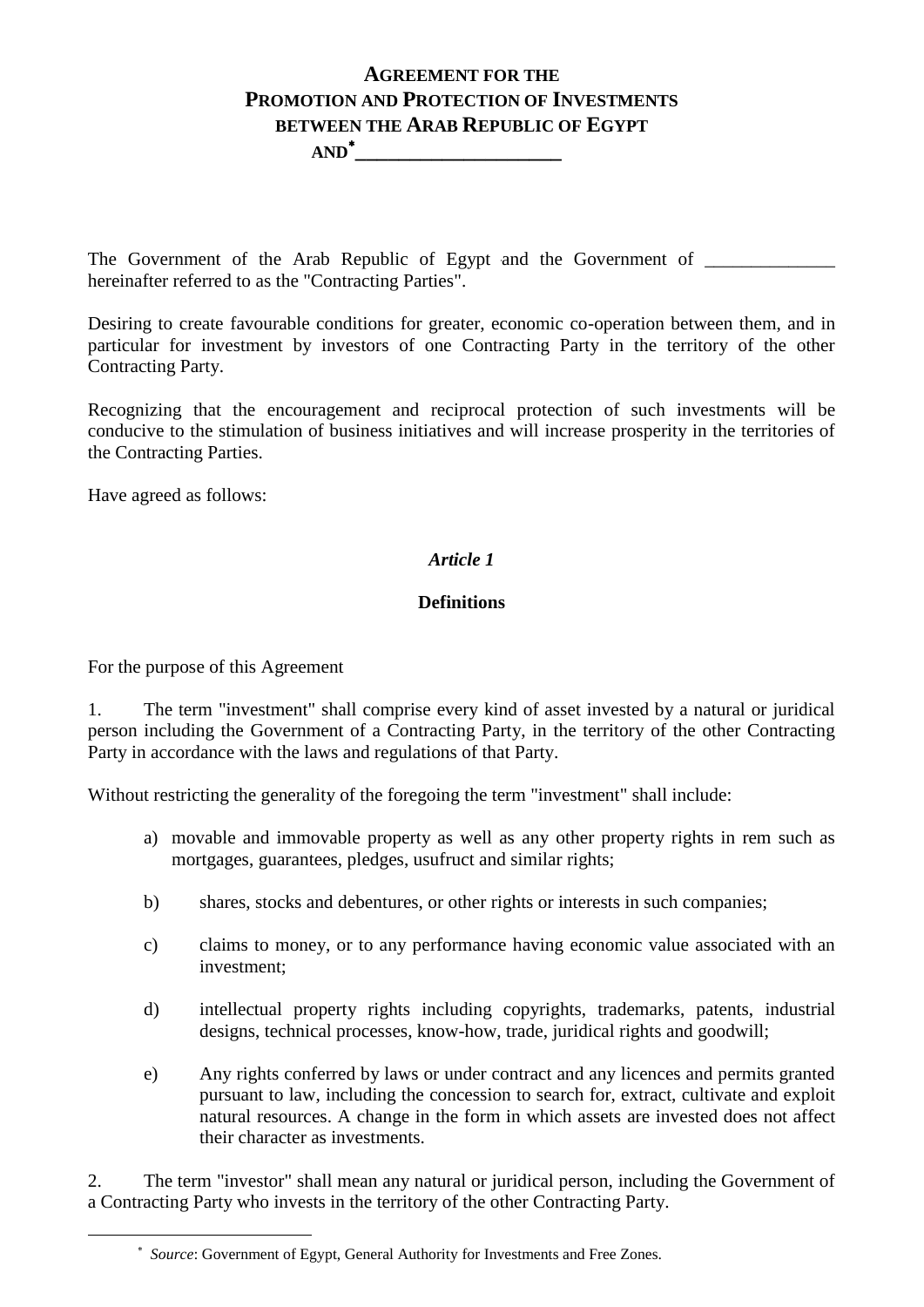- a) "Natural person" means with respect to either Contracting Party a natural person holding the nationality of that Party in accordance with its laws.
- b) "Juridical person" means, with respect to either Contracting Party, any entity established in accordance with, and recognized as a juridical person by its laws: such as public institutions; corporations; foundations; private companies; firms; establishments and other organisations; and having permanent residence in the territory of one of the Contracting Party.

3. The term "returns" refers to income deriving from an investment in accordance with the definition contained above and includes, in particular, profits, dividends and interests.

4. The term "territory" designates the land territory, air space and territorial waters of each of the Contracting Parties, as well as the exclusive economic zone and the continental shelf that extends outside the limits of the territorial waters of each of the Parties, over which they have jurisdiction and sovereign rights pursuant to international law.

# *Article 2*

### **Promotion and Protection of Investments**

1. Each Contracting Party shall encourage and create favourable conditions for investors of the other Contracting Party to invest in its territory, and subject to its right to exercise powers conferred by its laws, shall admit such investment.

2. Investments of investors of each Contracting Party shall at all times be accorded fair and equitable treatment and shall enjoy adequate protection and security in the territory of the other Contracting Party no less than that enjoyed by its nationals. Neither Contracting Party shall in any way impair by unreasonable or discriminatory measures the management, maintenance, use, enjoyment disposal of investments in its territory of investors of the other Contracting Party.

3. The Contracting Parties may periodically consult between themselves concerning investment opportunities within the territory of each other in various sectors of the economy, to determine where investments may be most beneficial, in the interest of both Contracting Parties.

# *Article 3*

### **Treatment of Investment**

1. Investment of investors of one Contracting Party in the territory of the other Contracting Party and also the returns therefrom shall receive treatment which is fair and equitable and not less favourable than that accorded in respect of the investments of investors of any third state.

2. Each Contracting Party shall in its territory accord to investors of the other Contracting Party as regards the management, use, enjoyment or disposal of their investment, treatment which is fair and equitable and not less favourable than that which is accorded to investors of any third state.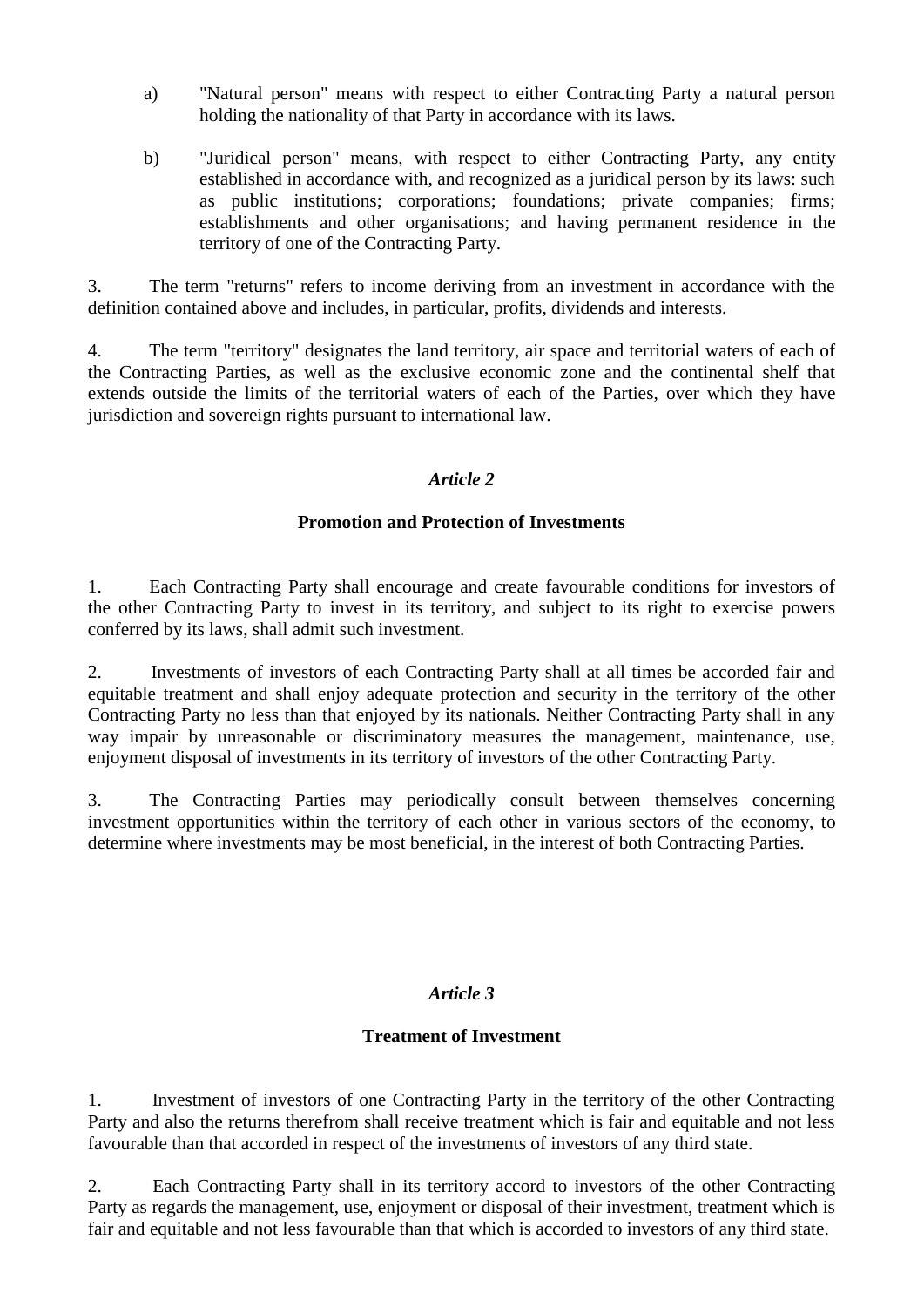3. The treatment mentioned above shall not apply to any advantage or privilege accorded to investors of a third state by either Contracting Party based on the membership of that Party in a Customs Union, Common Market, Free Trade Zone, economic multilateral or international agreement, or based on an agreement concluded between that Party and a third state on Avoidance of Double Taxation or based on cross-border trade arrangement.

### *Article 4*

#### **Compensation for Losses**

Investors of one Contracting Party whose investments in the territory of the other Contracting Party suffer losses owing to war or other armed conflicts, revolution, a state of national emergency, revolt, insurrection or riot in the territory of the latter Contracting Party shall be accorded by the latter Contracting Party, as regards restitution, indemnification, compensation or other settlement, treatment no less favourable than that which the latter Contracting Party grants to investors of any third state. Any payment made under this Article shall be prompt, adequate, effective and freely transferable.

### *Article 5*

### **Nationalization and Expropriation**

The nationalization, expropriation or any other measure of similar characteristics or effects that may be applied by the authorities of one Contracting Party against the investments in its own territory of investors of the other Contracting Party must be applied exclusively for reasons of public interest pursuant to the law, and shall in no case be discriminatory. The Contracting Party adopting such measures shall pay to the investor or his legal beneficiary adequate indemnity in convertible currency without unjustified delay.

### *Article 6*

#### **Transfer**

1. With regard to the investments made in its territory each Contracting Party shall grant to investors of the other Contracting Party the right to transfer freely the income deriving from and other payments related thereto, including particularly, but not exclusively, the following:

- a) Investment returns, as defined, in Article (l);
- b) The indemnities provided for under Article 4 and 5;
- c) The proceeds of the sale or liquidation, in full or partial, of an investment; in relation to investment,
- d) The salaries, wages and other compensation received by the nationals of one Contracting Party who have obtained in the territory of the other, Contracting Party the corresponding work permits in accordance with existing laws and regulations.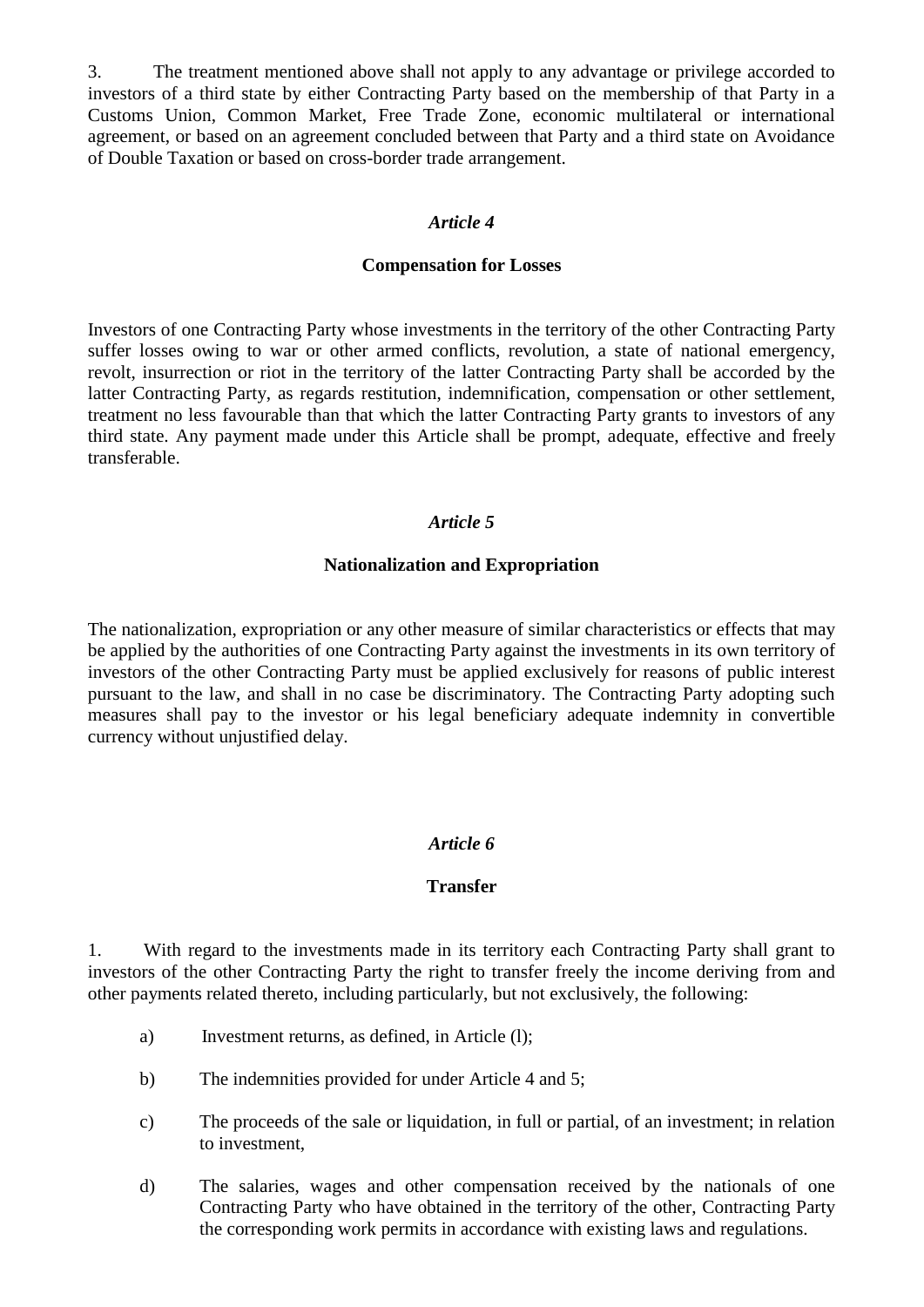2. Transfers shall be effected without delay in freely convertible foreign currencies subject to existing laws and regulations.

# *Article 7*

# **Subrogation**

In case one Contracting Party has granted any guarantee against non-commercial risks in respect to investments by its investor in the territory to such investors under the said guarantee, the other Contracting Party shall recognize the transfer of the right of such investor to the first mentioned Contracting Party, and the subrogation of that Contracting Party shall not exceed the original rights of such investors.

# *Article 8*

# **Settlement of Investment Disputes**

1. Any dispute which may arise between a Contracting Party and an investor of other Contracting Party, shall be notified in writing, including detailed information, by the investor to the host Party of the investment, and shall, if possible, be settled amicably.

2. If the dispute cannot be settled in this way within six months from the date of the written notification mentioned in paragraph (1), it may be submitted upon request of either Party to the dispute, either to:

- a) The competent courts of the Contracting Party in whose territory the investment was made;
- b) The International Center for the Settlement of Investment Disputes (ICSID) created by the Convention on the Settlement of Investment Disputes between States and Nationals of other State opened for signature, in Washington D.C. on 18 March 1965, once both Contracting Parties herein become member states thereof ; or
- c) The Ad-hoc Court of arbitration established under the Arbitration rules of Procedure of the United Nations Commission for International Trade Law.
- d) Regional Center for International Commercial Arbitration in Cairo.
- 3. The dispute shall be settled in accordance with:
	- a) The Provisions of this agreement;
	- b) The National law of the Contracting Party in whose territory the investment was made; and
	- c) Principles of International law.

4. The decisions shall be final and binding on the Parties to the dispute. Each Contracting Party shall execute them in accordance with its laws.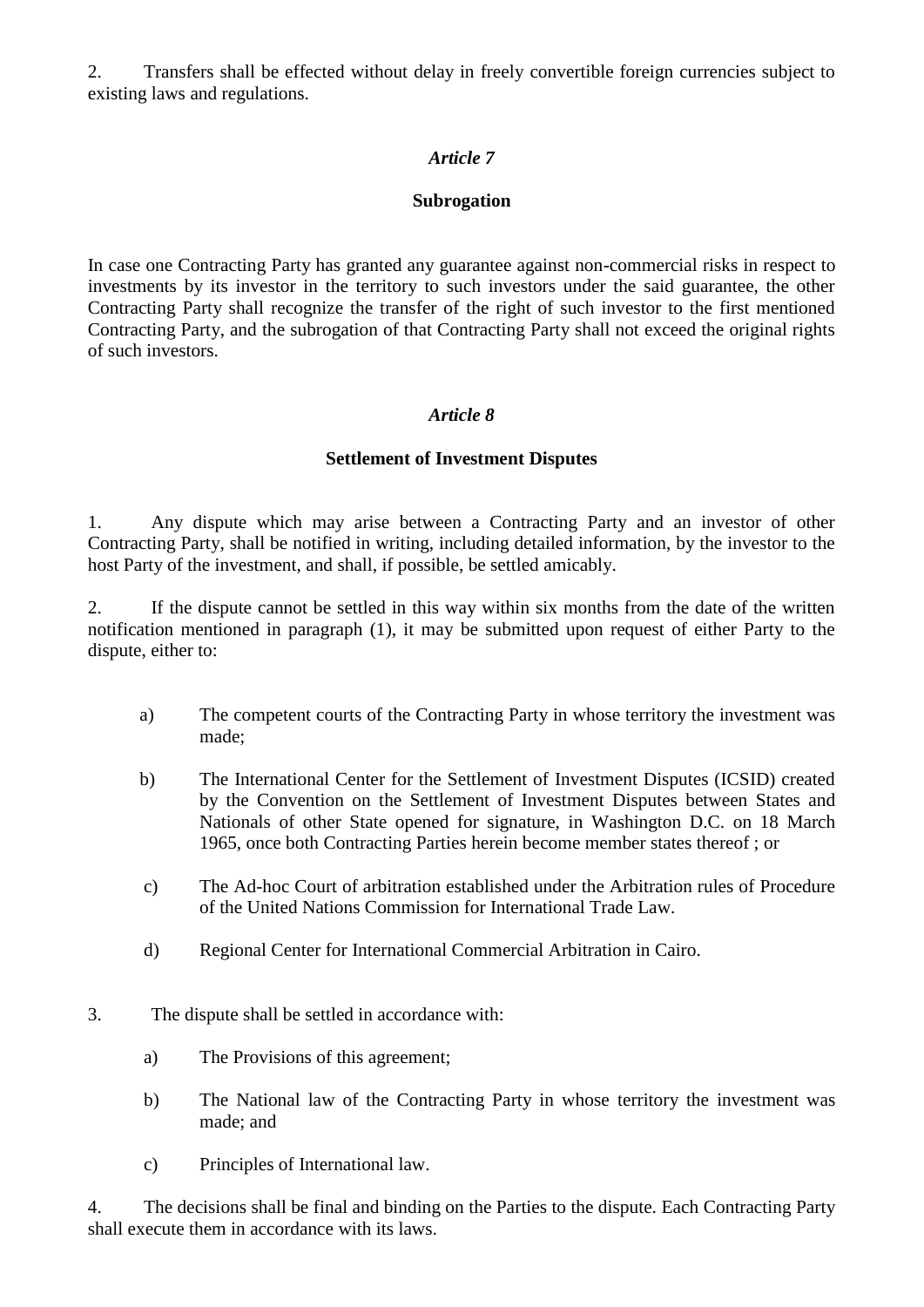### *Article 9*

# **Settlement of Disputes between the Contracting Parties**

1. Disputes between the Contracting Parties concerning the interpretation or application of this Agreement shall be settled through negotiations.

2. If the dispute cannot be so settled within six months from start of the negotiation, it shall upon the request of either Contracting Party, be submitted to an arbitral tribunal, in accordance with the provisions of this article.

3. The Arbitral Tribunal shall be constituted in the following way:

Each Contracting Party shall appoint an arbitrator and these two arbitrators shall then select a national of a third State who shall act as chairman, the arbitrators shall be appointed within three months and the Chairman within five months from the date on which either of the two Contracting Parties informed the other Contracting Party of its intention to submit the dispute to arbitration.

4. It within the periods specified in paragraph (3) of this Article, the necessary appointments have not been made, either Contracting Party may, in the absence of any other agreement, invite the President of the International Court of Justice to make any necessary appointments. If the President is a national of either Contracting Party or if he is otherwise prevented from discharging the said function, the Vice-President shall be invited to make the necessary appointments. If the Vice-President is a national of either Contracting Party or if he too is prevented from discharging the said function, the member of the International Court of Justice next in seniority, who is not a national of either Contracting Party shall be invited to make the necessary appointments.

5. The Arbitral Tribunal shall issue its decision on the basis of the rules contained in this Agreement and in other agreements in force between the Contracting Parties, as well as of the principles of the International Law.

6. The Arbitral Tribunal shall determine its own procedure and shall reach its decision by a majority of votes. Such decision shall be final and binding on both Contracting Parties. Each Contracting Party shall bear the cost of its own arbitrator and its Counsel in the arbitral proceedings, the cost of the Chairman and the remaining costs shall be borne in equal parts by both Contracting Parties.

# *Article 10*

# **Entry into force**

The Contracting Parties shall notify each other when the legal requirements for the entry into force of this Agreement have been fulfilled. The Agreement shall enter into force thirty days after the date of the last notification.

# *Article 11*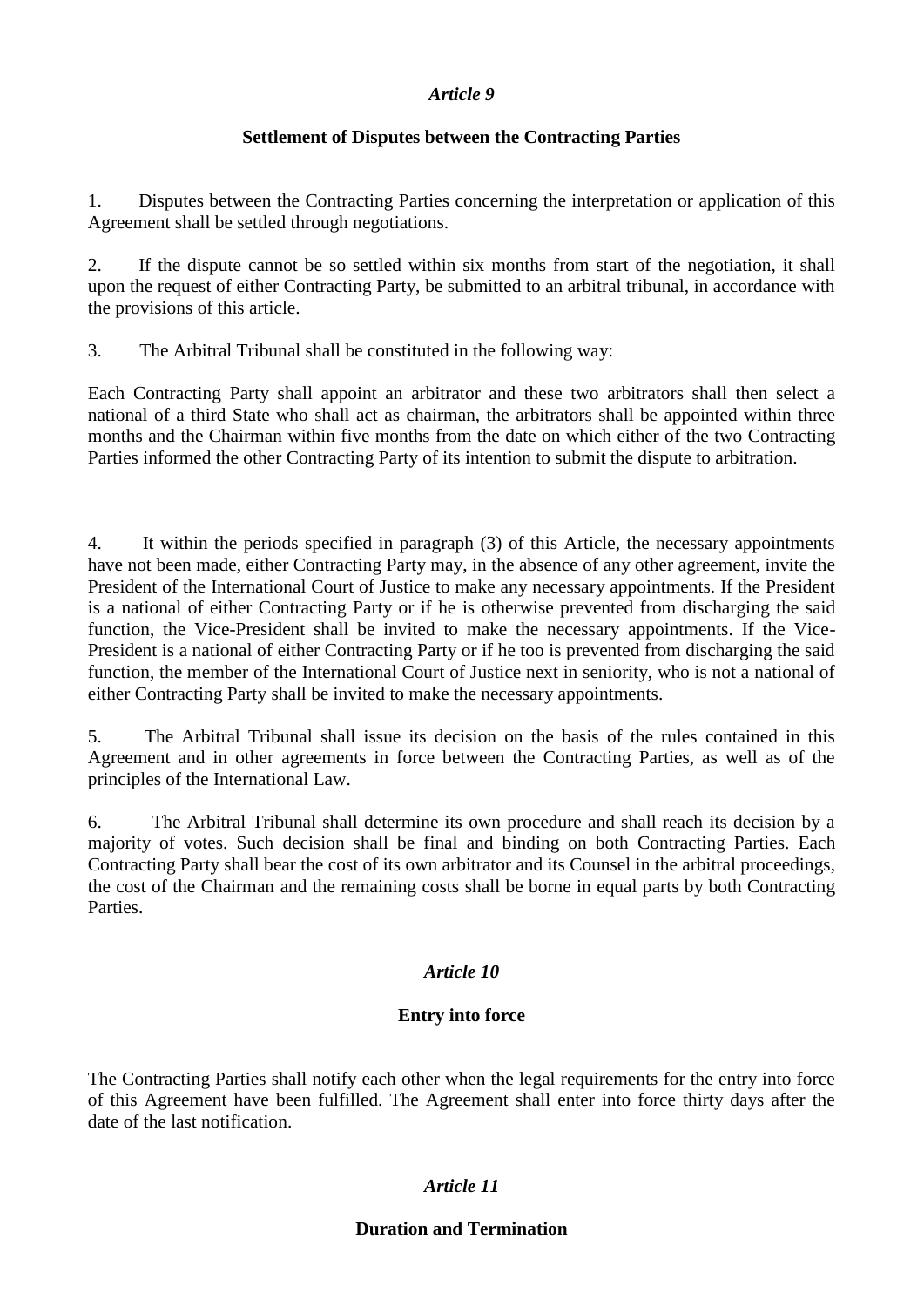This Agreement shall remain in force for a period of ten years, and shall continue in force thereafter for another similar period, or periods, unless terminated in writing by either Contracting Party twelve months before its expiration.

In witness hereof, the undersigned, duly authorized thereto by their respective Governments, have signed this Agreement.

Done in \_\_\_\_\_\_\_\_ on …………………….\199… in two original languages. Both texts being equally authentic.

**For the Government of For the Government of The Arab Republic of Egypt**

\* \* \*